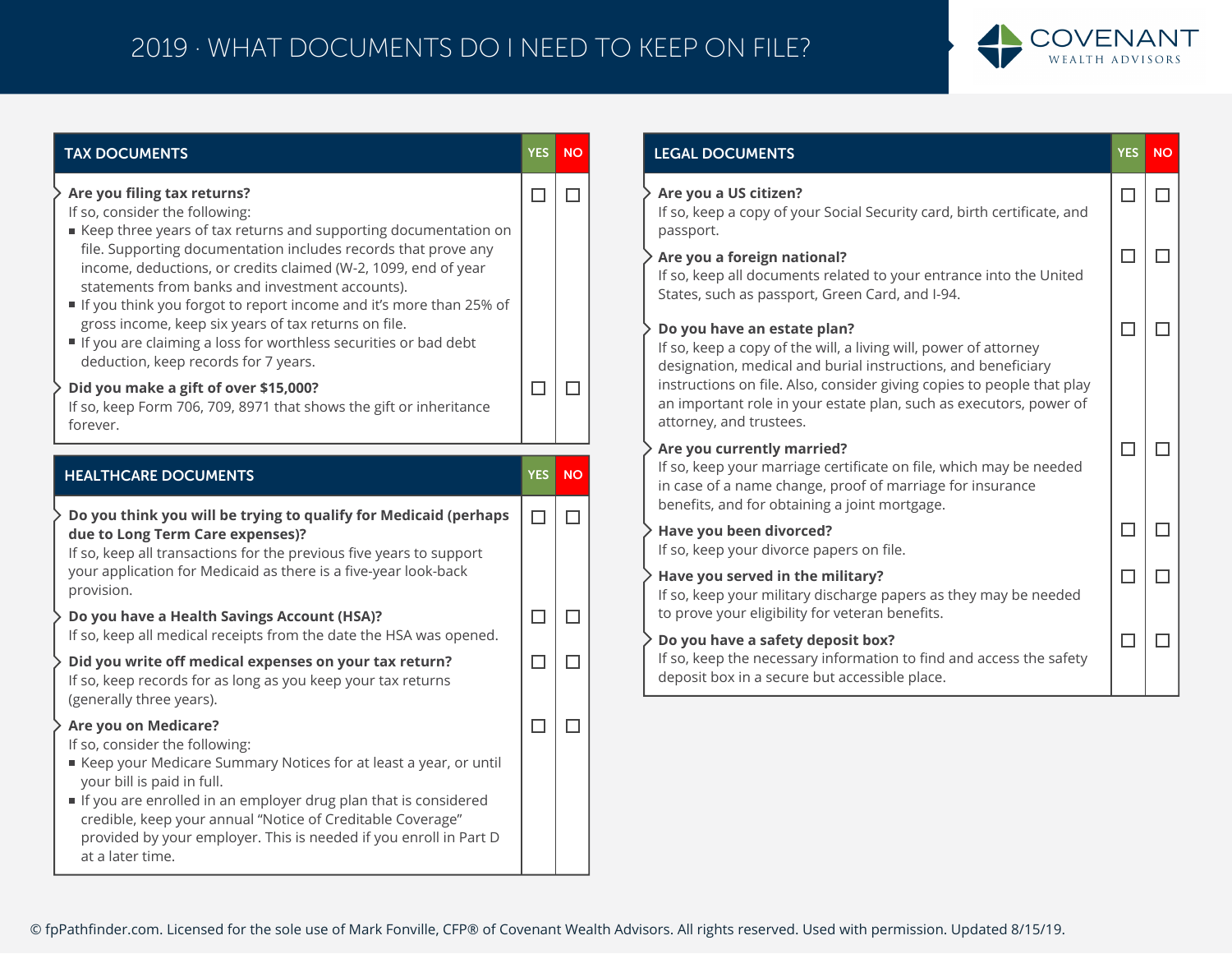## 2019 · WHAT DOCUMENTS DO I NEED TO KEEP ON FILE?



| <b>ASSET &amp; DEBT RELATED DOCUMENTS</b>                                                                                                                                                                                                                         | YES <sup> </sup> | <b>NO</b> |
|-------------------------------------------------------------------------------------------------------------------------------------------------------------------------------------------------------------------------------------------------------------------|------------------|-----------|
| Do you have any investment accounts or bank accounts?<br>If so, consider the following:<br>E Keep the most current statements on file (paper or electronic).<br>■ Keep the End of Year statement on file until you complete your<br>tax return.                   | $\Box$           | □         |
| If you own investments purchased before 2012 (the year that<br>custodians were required to track cost basis), keep records of<br>what you paid for the non-covered investments in the event you<br>sell them in the future as the 1099 may not report cost basis. |                  |           |
| Do you maintain any Retirement Accounts?<br>If so, consider the following:<br>Keep documentation on any contributions and withdrawals.<br>If you made a Roth Conversion, keep records showing the<br>conversion.                                                  | $\Box$           | Г         |
| If you made nondeductible IRA contributions, keep Form 8606<br>until the account is fully withdrawn to track cost basis.                                                                                                                                          |                  |           |
| Are you a small business owner?<br>If so, keep the following:<br>Federal EIN, business formation documents, ownership<br>agreements, and any business licenses.                                                                                                   | $\Box$           | □         |
| Payroll records, employment tax records, and receipts for all<br>expenses.<br>Business asset records, such as purchase and sales invoices,                                                                                                                        |                  |           |
| deeds, and titles.<br>Records of employee benefits, such as retirement plan<br>documents.                                                                                                                                                                         |                  |           |
| Do you have any debts (student loans, mortgage, etc.)?<br>If so, keep the loan documents until the loan is paid off. Once the<br>loan is paid off, keep documentation on file proving that the loan<br>has been paid in full.                                     | $\Box$           | $\Box$    |
| Do you own property (automobiles, real estate)?<br>If so, keep any deeds, titles or bills of sale on file until you decide to<br>sell the property. (continue on next column)                                                                                     | $\Box$           | $\Box$    |